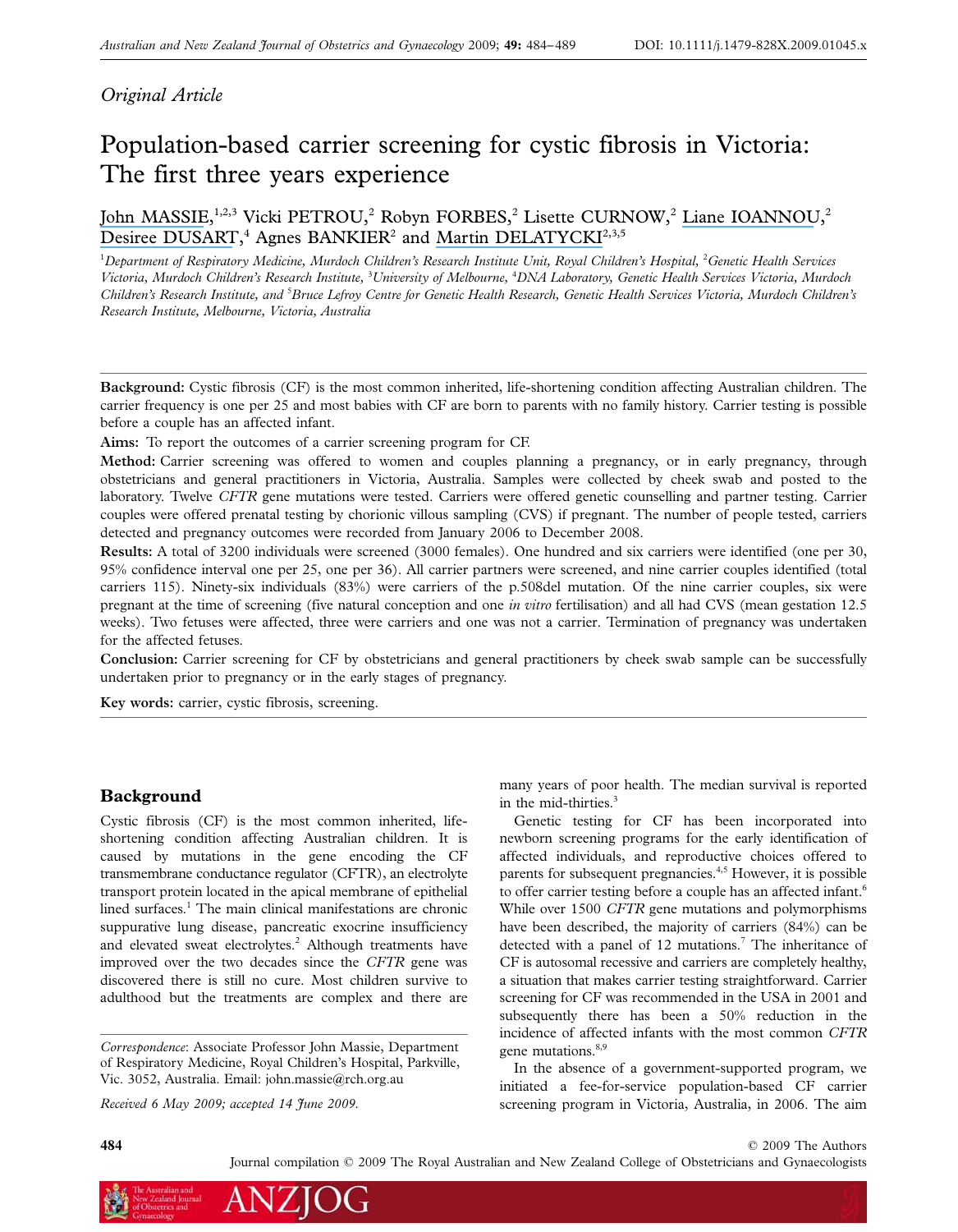of this paper is to report our experience of the first three years of carrier screening for CF.

# **Method**

# *Implementation of fee-for-service CF screening program*

We convened a CF screening working group in 2005 which included members from the Royal Children's Hospital CF clinic (JM), Genetic Health Services Victoria (MD, AB, VP, RF, LC) and the DNA laboratory of the Victorian Clinical Genetics Service (DS). Genetic Health Services Victoria (GHSV) is the main provider of genetic testing in Victoria. The community-based CF support group, CF Victoria was consulted, and support for the program was offered. The program commenced in January 2006, initially targeting obstetricians (2006) and was later expanded to shared-care general practitioners (GP) (2007) and subsequently all GPs (2007) in the state of Victoria, Australia. Service providers were identified through their respective specialty colleges with letters of explanation, and sample screening packs were provided. A media launch was held in January 2006 to promote the program and repeated in January 2007. Information regarding progress of the program was included with health information bulletins regularly sent out by GHSV. Education regarding the screening program was provided to most metropolitan and some regional obstetric groups. Information regarding CF screening was provided on the GHSV website, and a specific CF screening website was launched in 2008 [\(www.cfscreening.com.au\).](http://www.cfscreening.com.au)

## *Subjects*

Women or couples attending an obstetrician or GP prior to pregnancy or in the early stages of pregnancy (recommended to be < 14 completed weeks gestation) were eligible to be offered CF carrier screening. The program operated in Victoria, Australia, from January 2006. Pretest information was provided by the obstetrician or GP, and written information about CF and screening was provided (see [www.cfscreening.com.au fo](http://www.cfscreening.com.au)r website and pdf version).

#### *CF screening*

A fee-for-service test was developed costing A\$200 using a cheek swab that was posted to the DNA laboratory at GHSV. Screening packs were provided to all interested service providers (see below), and these included an information brochure about CF, a screening card detailing the three-step collection procedure, a cheek swab, reply paid envelope, request slip and billing details. The following 12 mutations were screened using a polymerase chain reaction multiplex: p.508del, p.G551D, p.G542X, p.N1303K, c.1585–1G > A, p.I507del, p.R560T, p.W1282X, p.V520F, c.489+1G > T, p.R553X and c.3718–2477 $C > T$ . These mutations were chosen because they were the most frequent in our

population of CF patients. This single panel of mutations gives a sensitivity of 83.5% to the general population in Victoria, but 95% to the Ashkenazi Jewish population. A single panel of mutations removed the need to gather questions about ethnicity. Our brochures included adjusted risks for Caucasian and Asian people. To optimise residual risk calculations and minimise turn-around time, it was recommended that both partners be tested at the same time. Negative results (non-carriers) were sent by facsimile to the requesting doctor. Positive results (carriers) were notified by telephone (and by facsimile) to the requesting doctor and all carriers offered genetic counselling by a trained genetic counsellor with expertise in CF (VP, RF, LC). If only one partner was tested and found to be a carrier, testing of the other partner was arranged as soon as possible, with results generally available within five working days from arrival in the DNA laboratory. Carrier couples where the woman was pregnant were offered chorionic villous sampling (CVS) to determine whether the fetus was affected. Termination of pregnancy was offered to couples with an affected fetus. If carrier couples were not already pregnant (pre-conception testing) then in addition to the option of becoming pregnant and having a CVS, pre-implantation genetic diagnosis (PGD) was discussed. Once a carrier was identified, all subsequent genetic testing was offered free of charge. This included cascade carrier testing of family members who wished to be tested.

The initial offer of screening was left to the discretion of the individual practitioner, and data about the number of patients who declined screening are not available.

## *Audit of CF screening program*

We accessed the results of all screening tests which were kept in a password-protected computerised database (Microsoft Access). We also extracted data about genetic counselling encounters (carriers and carrier couples) from the purposed designed genetic file maintained securely in GHSV. Statistics was performed using Stata (Stata Corporation, College Station, TX, USA).

The study was approved as a clinical audit by the Ethics in Human Research Committee of the Royal Children's Hospital (CA29050).

#### **Results**

Between January 2006 and December 2008. A total of 3200 individuals were screened, 3000 women and 200 men. One hundred couples (200 individuals) were screened together at the same time. Results were available within an average of five working days (from arrival in the laboratory).

We identified 106 carriers (carrier frequency one per 30, 95% confidence interval one per 25, one per 36), and the *CFTR* gene mutation frequencies are presented in Table 1. Ninety-two carriers were women and 14 men, reflecting the ascertainment bias as who accessed testing initially. After notification of the referring physician, in all but two cases the carrier was contacted by our genetic counsellors. The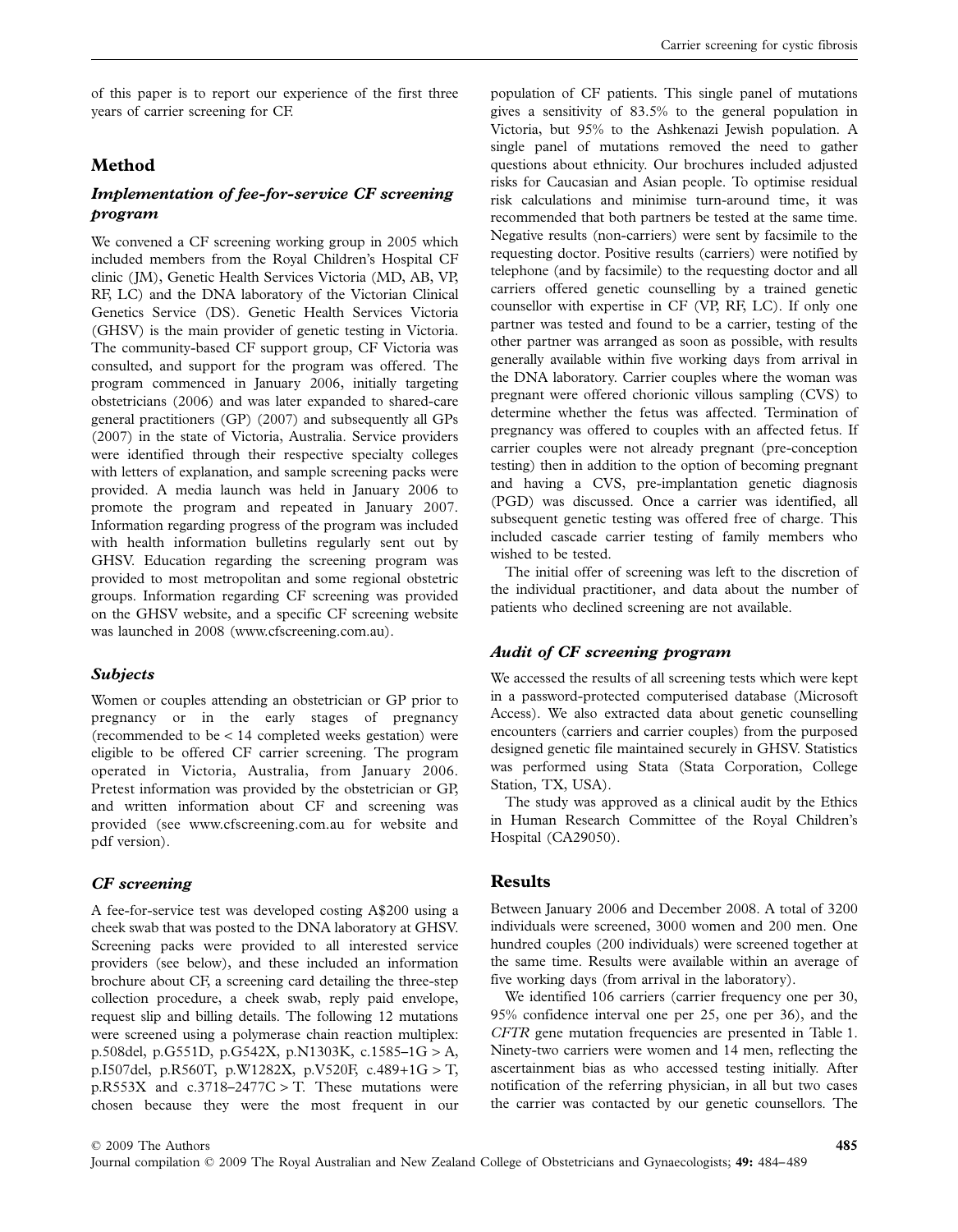**Table 1** Cystic fibrosis transmembrane conductance regulator (CFTR) gene mutations identified in 2006–2008

| CFTR gene mutation   | $\boldsymbol{n}$ |  |
|----------------------|------------------|--|
| p.508del             | 96               |  |
| W1282X               | 5                |  |
| $c.3718 - 2477C > T$ | 5                |  |
| p.G551D              | 3                |  |
| p.G542X              | 1                |  |
| p.N1303K             |                  |  |
| p.507del             | 1                |  |
| p.R560T              |                  |  |
| p.R553X              |                  |  |
| $c.489+1G > T$       |                  |  |
| p.V520F              | 0                |  |
| c.1585–1 $G > A$     | Ω                |  |
| Total                | 115              |  |

remaining two received genetic counselling from the referring physician. In the first 12 months (2006) all 37 carriers came to our centre for face-to-face genetic counselling, while in the subsequent two years (2007–2008) initial contact was made by phone  $(n = 69)$  and none requested face-to-face counselling despite an offer. Subsequent results (partner testing) were given by the genetic counsellors on the phone, but partners with positive results (that is carrier couples) were requested to be seen for face-to-face counselling.

The partners of all 106 CF carriers were tested, resulting in the identification of nine carrier couples. Details of the nine carrier couples are provided in Table 2.

All six pregnant carrier couples elected to have further testing with CVS. Four fetuses were unaffected (one with no mutations, three with one mutation) and two were affected with CF (both homozygous p.508del). Both couples with an affected fetus elected to terminate the pregnancy. The three other couples elected to use PGD.

To audit the efficiency of doctor's office or home collection we reviewed the samples collected over a 12-month period (October 2007 to September 2008). Samples were required to be recollected on 30 (3%) occasions.

# **Discussion**

This is the first statewide screening program for CF in Australia. This program is different from other health screening programs because it identifies carriers who are at risk of passing on an inherited (genetic) disease. Other programs identify diseases in the individual (for example cervical cancer screening by Pap smear) or gene mutation testing of individuals at direct risk of disease in themselves (for example BCRA gene testing for breast cancer). It is also different from Down syndrome screening that identifies fetuses at risk but not parental carriers. In our program, prospective parents have been offered testing to determine if they are carriers of a gene mutation for CF and given a risk estimate of having a child with CF. So far we have tested over

3000 people, identifying 106 carriers (1/30) and nine carrier couples. None of these people were aware they were carriers and at risk of having a child with CF. All made the decision to test the fetus or use PGD.

The reason it has been possible to establish this program in Victoria has been the coordinated approach by members of the team caring for children with CF, Genetic Health Services Victoria (including geneticists, genetic counsellors and DNA laboratory) and the community support group CF Victoria. Support from the CF advocacy group may seem counter-intuitive as their role is to improve the life of people with CF; however, screening has raised the awareness of CF among the more than 3000 people screened and has been offered in the interest of choice.

There is much to learn about carrier screening for CF from our program that will be directly relevant to a population screening service. Most of the pretest information can be provided by our detailed, but succinct brochure. This is a new paradigm of care regarding genetic testing that has traditionally included formal (face-to-face) genetic counselling by a trained genetic counsellor *before* testing. There is no doubt, however, that the pretest information offered by willing obstetricians and GPs has been invaluable. Samples can be easily collected by painless cheek-brush and mailed to a central laboratory with minimal recollections needed. The turn-around time from the laboratory is fast, a relevant issue when couples are tested during a pregnancy. Our program has offered the flexibility of carrier screening in the early stages of pregnancy and pre-conception. It has been possible to relatively cheaply test for 12 *CFTR* gene mutations which gives a sensitivity of 84%. Face-to-face genetic counselling was recommended in the first year of screening but had not been needed subsequently and this will have benefits regarding cost-saving if a universal policy of offering screening were introduced. Similarly, face-to-face genetic counselling was not required before testing or for non-carriers in the population studied. We established our program with the facility to offer genetic counselling to anyone who requested it and have included free testing of relatives. In a large-scale program, counselling could be done by midwives, obstetricians or GPs as happens currently for Down syndrome screening.

There has been some resistance to the uptake of screening by both the public and the health-care providers. The principle issue relating to the public is likely to be awareness about CF. Issues relevant to obstetricians and GPs have been perceived difficulties of providing pretest information, especially citing time constraints, a lack of knowledge of CF and the carrier frequency, a perception that CF only occurs in families (in fact 95% of babies with CF are born to parents with no family history) and poor training in counselling for genetic conditions. We did not have data that allowed us to estimate uptake of screening to those it was offered. Further research to understanding the barriers to screening and reasons for declining screening is being undertaken. These factors will all be important to address as we advocate for a more widespread and equitable screening program.

Although we have promoted the uptake of CF carrier screening to both partners in the relationship it is evident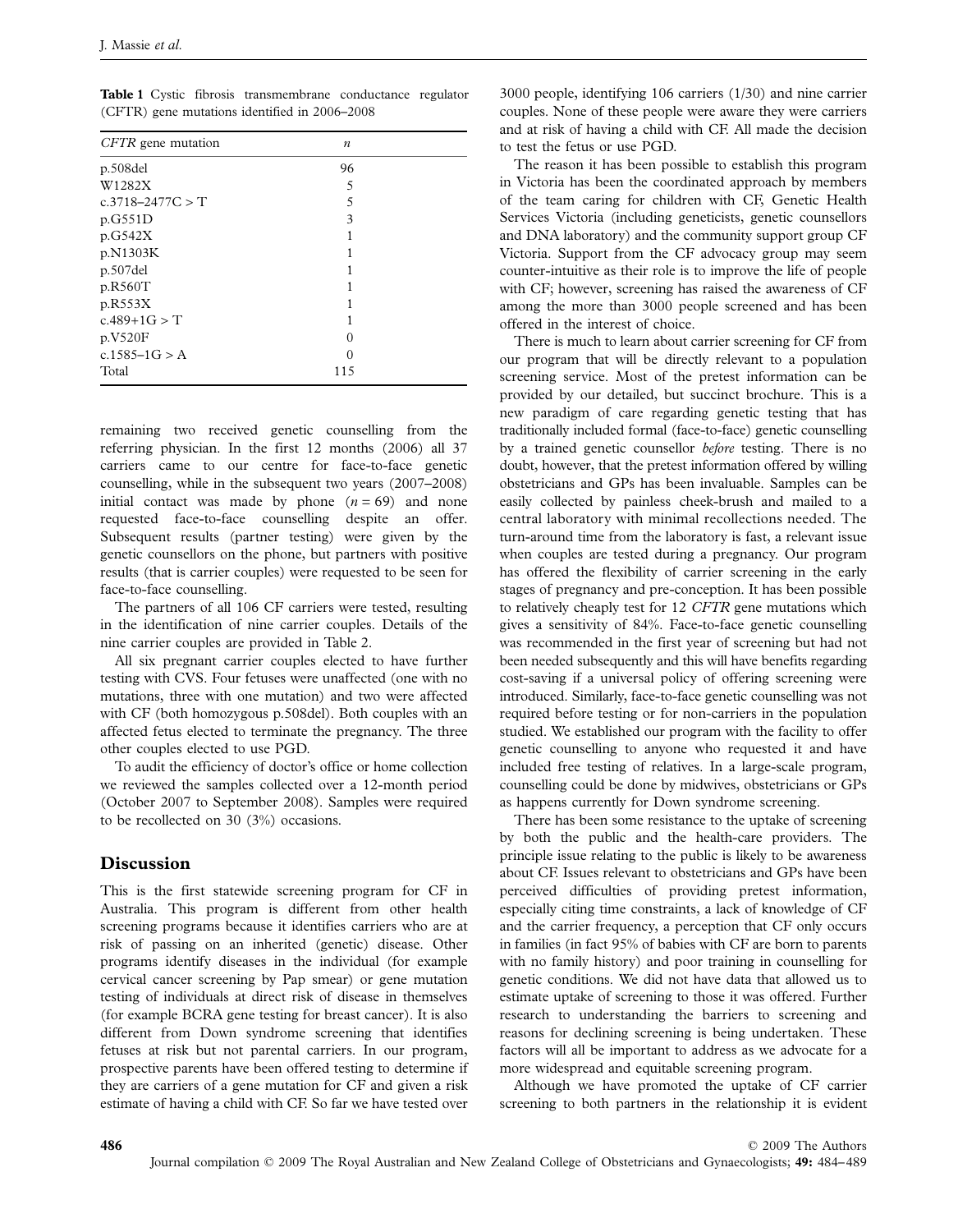| Subjects       | Timing of CF<br>carrier test<br>(gestation) | Conception     | Parents genotype  | Counselling        | Prenatal diagnosis                 | Status of pregnancy | Future plans                             |
|----------------|---------------------------------------------|----------------|-------------------|--------------------|------------------------------------|---------------------|------------------------------------------|
| 1              | Pre-pregnancy                               | Natural        | Both              | Genetic counsellor | CVS 12 weeks                       | Termination of      | 2008: Second pregnancy: CVS:             |
|                |                                             |                | p.508del          | and CF physician   | Affected<br>$(p.508$ del/p.508del) | pregnancy           | carrier p508del                          |
| $\overline{c}$ | 10 weeks                                    | Natural        | Both              | Genetic counsellor | CVS 12 weeks                       | Continued           |                                          |
|                |                                             |                | p.508del          | and CF physician   | Unaffected                         |                     |                                          |
|                |                                             |                |                   |                    | (no mutations)                     |                     |                                          |
| 3              | 11 weeks                                    | Natural        | Both              | Genetic counsellor | CVS 13 weeks                       | Continued           |                                          |
|                |                                             |                | p.508del          |                    | Carrier                            |                     |                                          |
|                |                                             |                |                   |                    | $(p.508del/-)$                     |                     |                                          |
| 10 weeks<br>4  |                                             | Natural        | Both              | Genetic counsellor | CVS 13 weeks                       | Continued           |                                          |
|                |                                             |                | p.508del          |                    | Carrier                            |                     |                                          |
|                |                                             |                |                   |                    | $(p.508del/-)$                     |                     |                                          |
| 5<br>11 weeks  |                                             | Natural        | Both              | Genetic counsellor | CVS 13 weeks                       | Continued           |                                          |
|                |                                             |                | p.508del          |                    | Unaffected                         |                     |                                          |
|                |                                             |                |                   |                    | (no mutations)                     |                     |                                          |
| $6*$           | 9 weeks                                     | <b>IVF</b>     | Both              | Genetic counsellor | CVS 12 weeks                       | Termination of      | Currently undergoing IVF                 |
|                |                                             |                | p.508del          | and CF physician   | Affected                           | pregnancy           | conception with PGD.                     |
|                |                                             |                |                   |                    | $(p.508$ del/p.508del)             |                     |                                          |
| 7              | Pre-pregnancy                               | Not applicable | Both              | Genetic counsellor | CVS 12 weeks                       | Continued           | Did not attend PGD, established natural  |
|                |                                             |                | p.508del          | and CF physician   | Carrier p.508del                   |                     | pregnancy 2 months after seen by genetic |
|                |                                             |                |                   |                    |                                    |                     | counsellor and respiratory physician     |
| $8**$          | Pre-pregnancy                               | Not applicable | Both              | Genetic counsellor | Not applicable                     | Not applicable      | Likely to pursue PGD                     |
|                |                                             |                | p.508del          |                    |                                    |                     |                                          |
| $9***$         | Pre-pregnancy                               | Not applicable | c.3718-2477C > T, | Genetic counsellor | Not applicable                     | Not applicable      | Likely to pursue PGD                     |
|                |                                             |                | p.W1282X          | and CF physician   |                                    |                     |                                          |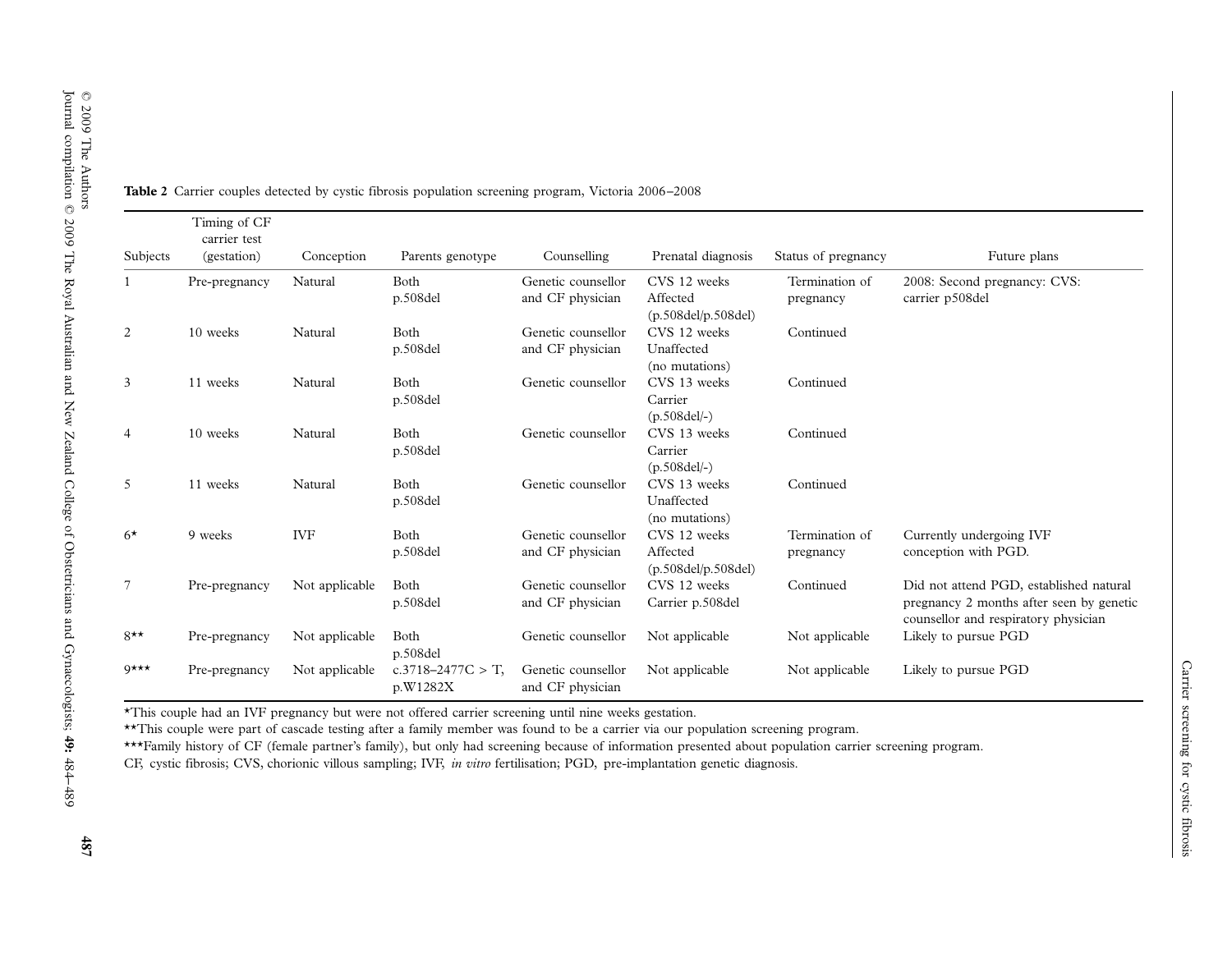that usually one partner is tested first, in this study, usually the woman. This is likely to reflect attendance at antenatal health-care visits and is effectively a two-step screening model. This makes sense economically as both partners are tested for the same 12 mutations, if one is negative the result of the other becomes less relevant. The advantage of testing both together at the first visit is a more accurate estimate of residual risk, if one partner is tests negative the residual risk of having a baby with CF is one per 14 000 compared with one per 80 000 if both are negative. Furthermore, testing together can save time by not having to wait to test the partner if one is a carrier. We elected to notify individuals of their results so that cascade testing of family members was possible. Some models of CF carrier screening only test couples and give results as a unit, denying individuals their results and the possibility of cascade family screening.<sup>6</sup>

We did not confine the offer of screening to pregnant women or couples but included pre-conception testing. Pre-conception testing offers couples the greatest range of reproductive options and would be the preferred model of carrier screening. However, the reality of screening is that many people present for care after they are already pregnant and our screening model was able to take that into account. One couple (couple 6, Table 2) were already pregnant by *in vitro* fertilisation (IVF) when they were offered CF carrier screening. It has not been the policy of IVF units in Victoria to routinely offer CF carrier screening although clearly there would be time to do so before establishing a pregnancy giving the couple the opportunity to have PGD.

The selection of the 12 gene mutations in our screening panel was given considerable thought. The fact that 17% of subjects had a mutation other than p.508del justifies the use of an expanded panel of mutations as the primary screen. The mutation panel allows for a single test for all people, regardless of ethnicity. There are many ethnic groups in Victoria and Australia, for whom CF is extremely uncommon. Whether they should all be offered CF screening is a difficult question. Our information brochure highlights the reduced risk of carriage in Asian people, but decision to proceed with screening should be theirs. We chose the 12 most common *CFTR* gene mutations in Victoria that cause *classic* CF with severe suppurative lung disease and pancreatic insufficiency. Screening programs overseas include *CFTR* gene mutations associated with a milder phenotype and can include mutations with an uncertain phenotype. This can make counselling of carrier parents extremely difficult and decisions around termination of an affected pregnancy more stressful than when such mutations are not tested for.

We believe that the cost of the screening program has been a factor limiting its uptake. An application for a universal state-funded program was rejected in 2002 so a fee-forservice model was developed. It is reasonable to expect that economies of scale would allow a lower cost should there be greater use of CF screening. The fee for screening throws up more than just economic issues for patients. The fact that it is not free to consumers suggests it may not be approved by 'the medical system' (similar to recommended but unfunded immunisations) and health-care providers may make decisions for patients based on what they think their patients may be able (or willing) to pay. We recognise the inequality of the program we have instituted but see it as a bridge to introducing funded CF carrier screening for the entire population. Individuals can then make their own choice as to whether they wish to be screened.

So, what does the future hold? Community-based carrier screening is now well established in Victoria, Australia, and we will work towards improving knowledge about CF and CF genetics in the community and among health-care providers. We are in the process of completing a detailed health economic analysis of the cost of CF care and cost of screening on a population basis. Our systematic review of the literature supports the cost-effectiveness of CF carrier screening in other countries, but will use our own health economic data to convince state and federal governments in decisions to fund CF carrier screening.<sup>10</sup> Convincing obstetricians and GPs of the importance of CF carrier screening is vital, but finding ways to offer them education and support will be critical to the success of a universal program. There is currently no policy on CF carrier screening from the relevant professional bodies in Australia (Human Genetics Society of Australasia and Royal College of Obstetricians and Gynaecologists of Australia and New Zealand). CF is only one of many inherited conditions for which testing of healthy carriers is possible. Serious childhood diseases such as spinal muscular atrophy, fragile X syndrome and many metabolic diseases are candidates for screening. The processes we are establishing for CF could be built on for these other conditions in the interests of offering prospective parents choice.

We believe that carrier screening for CF in the general community is a reality, although the ultimate model on how it should be delivered more broadly is yet to be decided. Our program offers valuable insights into the creation of that model and strategies for service provision.

## **Acknowledgements**

The authors thank Stephen Murby, CEO CF Victoria, the board CF Victoria, Lydia Gaffney CF Genetic Counsellor, who assisted with counselling of carriers, and Suzanna Vidmar from Clinical Epidemiology and Biostatistics, who assisted with statistical analysis.

MBD is a National Health and Medical Research Council Practitioner Fellow.

## **References**

- 1 Welsh M, Ramsey B, Accurso F, Cutting G. Cystic fibrosis. *The Metabolic and Molecular Basis of Inherited Disease*. Philadelphia, PA: McGraw-Hill, 2001; 5121–5188.
- 2 Shepherd N. The pathology of cystic fibrosis. In: Hodson ME, Geddes DM, eds. *Cystic Fibrosis*. London: Chapman and Hall, 1995; 131–149.
- 3 [Elborn JS, Shale DJ, Britton JR. Cystic fibrosis: Current](https://www.researchgate.net/publication/21362596_Cystic_fibrosis_Current_survival_and_population_estimates_to_the_year_2000?el=1_x_8&enrichId=rgreq-5e34360d5f1aa8fe9ec325d9a44dc599-XXX&enrichSource=Y292ZXJQYWdlOzI2ODM3NjA1O0FTOjEwMjAxMjE2MzE5ODk4NUAxNDAxMzMzMDAzNjA2) [survival and population estimates to the year 2000.](https://www.researchgate.net/publication/21362596_Cystic_fibrosis_Current_survival_and_population_estimates_to_the_year_2000?el=1_x_8&enrichId=rgreq-5e34360d5f1aa8fe9ec325d9a44dc599-XXX&enrichSource=Y292ZXJQYWdlOzI2ODM3NjA1O0FTOjEwMjAxMjE2MzE5ODk4NUAxNDAxMzMzMDAzNjA2) *Thorax* 1991; **46**[: 881–885.](https://www.researchgate.net/publication/21362596_Cystic_fibrosis_Current_survival_and_population_estimates_to_the_year_2000?el=1_x_8&enrichId=rgreq-5e34360d5f1aa8fe9ec325d9a44dc599-XXX&enrichSource=Y292ZXJQYWdlOzI2ODM3NjA1O0FTOjEwMjAxMjE2MzE5ODk4NUAxNDAxMzMzMDAzNjA2)